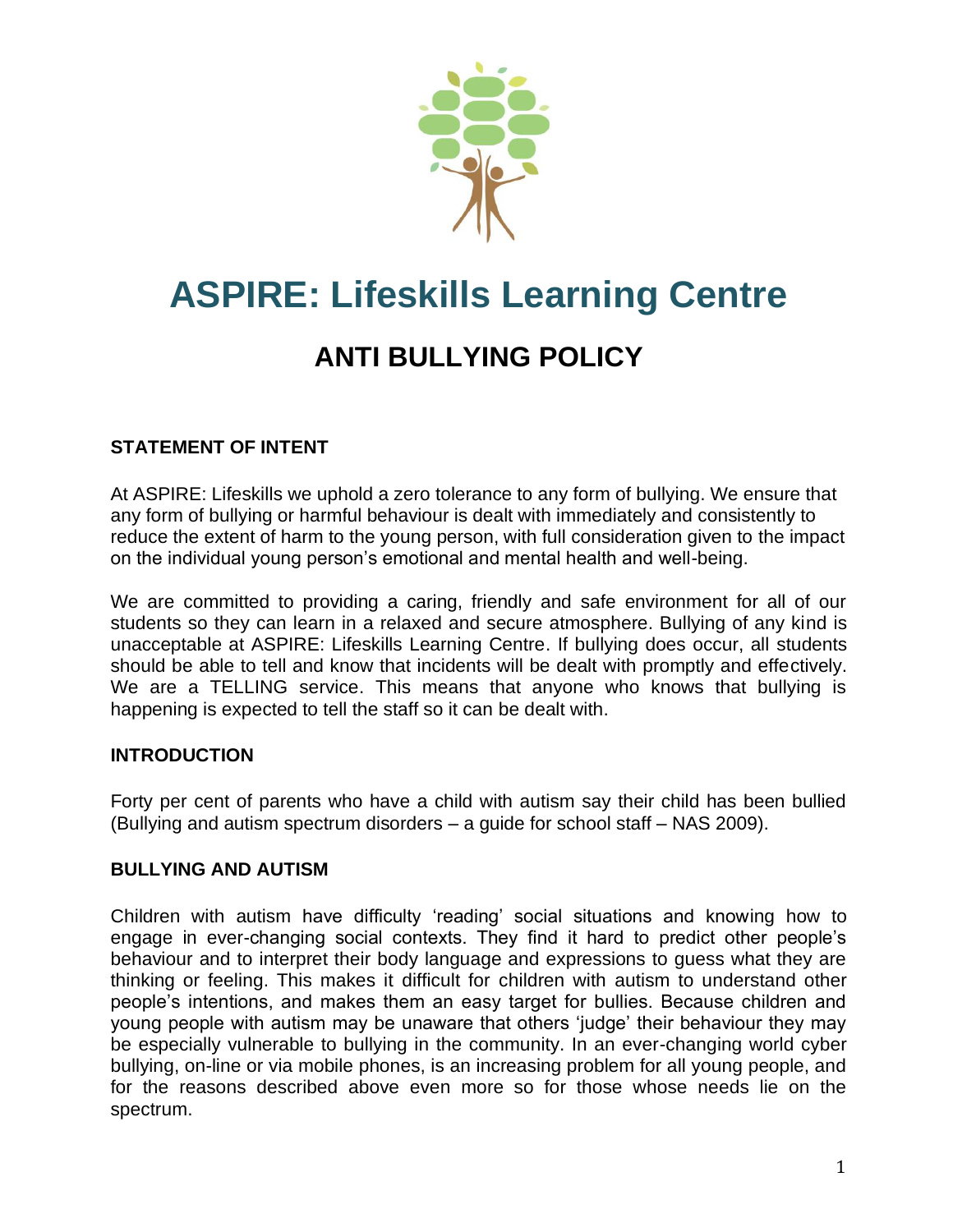Due to impairments in social understanding and imagination bullying issues are perhaps even more complex for people with autism. For example, a vulnerable student may not recognise that they are being bullied and believe themselves to be part of the group because they are paying them attention or asking him/her to do things for them. Another example may be where a student with autism becomes obsessional about another student and targets them in either a positive or negative way.

Additionally, due to theory of mind impairments, most students with autism have very little understanding of the feelings of others. It is difficult therefore, to be sure that the behaviour was 'deliberately hurtful'. For example: student A may frequently shout at student B, not because he wants to upset him but because he is curious about B's reactions.

Young people with autism can make direct remarks but have no intention of causing harm. Such comments cannot be considered as bullying, but they need to be addressed so the student learns about the impact of their remarks and how to interact more appropriately.

Such issues will be explored through staff training and staff will be trained to understand and address these from an autism specific perspective

#### **WHAT IS BULLYING?**

Bullying may be defined as "Behaviour by an individual or group, usually repeated over time, that intentionally hurts another individual or group either physically or emotionally" Bullying results in pain and distress to the victim.

Bullying can be:

- Emotional being unfriendly, excluding, tormenting (e.g. hiding books, threatening gestures)
- Physical pushing, kicking, hitting, punching or any use of violence
- Racist racial taunts, graffiti, gestures
- Sexual unwanted physical contact or sexually abusive comments
- Homophobic because of, or focusing on the issue of sexuality
- Verbal name-calling, sarcasm, spreading rumours, teasing
- Cyber All areas of the Internet (such as email & internet chat room misuse), mobile threats by text messaging & calls, misuse of associated technology (i.e. camera & video facilities).
- Peer on peer abuse **Refer to Peer on Peer Abuse Policy**

There is a large difference in power (for example age, size, ability, development) between the young people concerned, the perpetrator has repeatedly tried to harm one or more other children; or there are concerns about the intention of the alleged perpetrator. If the evidence suggests that there was an intention to cause severe harm to the victim, this should be regarded as abusive whether or not severe harm was actually caused.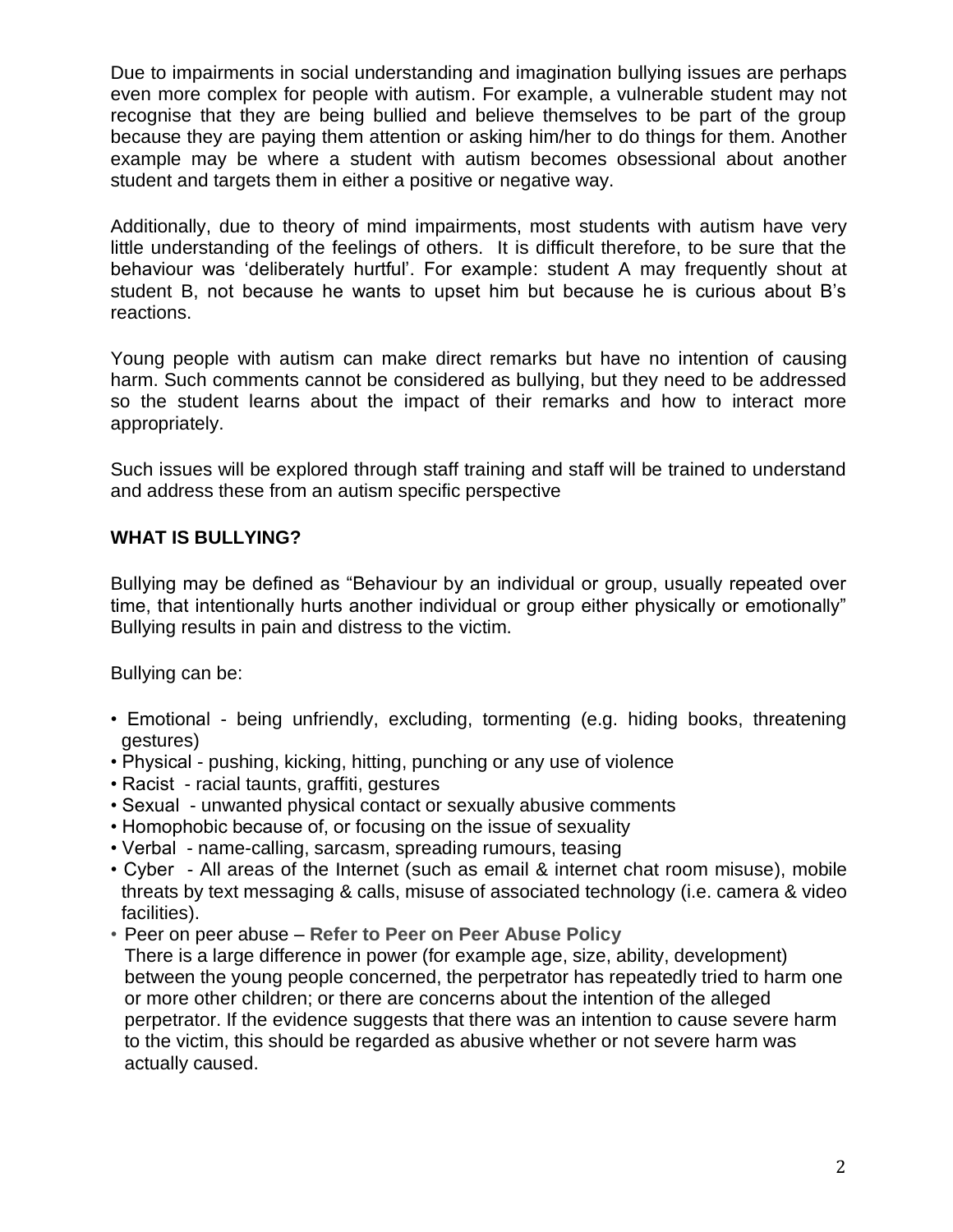# **WHY IS IT IMPORTANT TO RESPOND TO BULLYING?**

Bullying hurts and can have a long term and serious impact upon a person's life and well being. No one deserves to be a victim of bullying. Everybody has the right to be treated with respect. Students who are bullying need to learn different ways of behaving.

Schools have a responsibility to respond promptly and effectively to issues of bullying.

# **POLICY OBJECTIVES**

- All Directors, staff, students and parents should have an understanding of what bullying is.
- All students and parents should know what ASPIRE: Lifeskills policy is on bullying, and what they should do if bullying arises.
- As a Learning Centre we take bullying seriously. Students and parents should be assured that they will be supported when bullying is reported.
- Bullying will always be confronted.

# **AIMS OF ASPIRE: LIFESKILLS LEARNING CENTRE**

- To teach our students how to treat each other with respect
- To enable students to understand when they are being bullied and to give them strategies to be able to deal effectively with these situations, wherever they may occur.

# **RESPONSIBILITIES OF ASPIRE: LIFESKILLS DIRECTORS**

- To approve the ASPIRE: Lifeskills Anti-bullying policy and ensure all staff, parents/carers and students are informed of this policy.
- To ensure the policy is consistently implemented.
- Oversee the implementation of the policy with reference to the health and safety of children and staff and the ASPIRE: Lifeskills Safeguarding Policy.
- Keep themselves informed through regular meetings with staff.
- To scrutinise data reporting on bullying.

# **RESPONSIBILITIES OF THE HEAD TEACHER**

- To oversee the implementation of the policy, including inclusion in induction and ongoing training for staff, volunteers and students on placement.
- To ensure the ethos of a caring, respectful and safe environment is evident throughout ASPIRE: Lifeskills working practice.
- To ensure effective joint working with other schools and other agencies.
- To make recommendations to Directors for any amendments.
- To ensure appropriate learning opportunities, regarding bullying, are delivered to students.
- To oversee the monitoring and investigation of all allegations of bullying, ensuring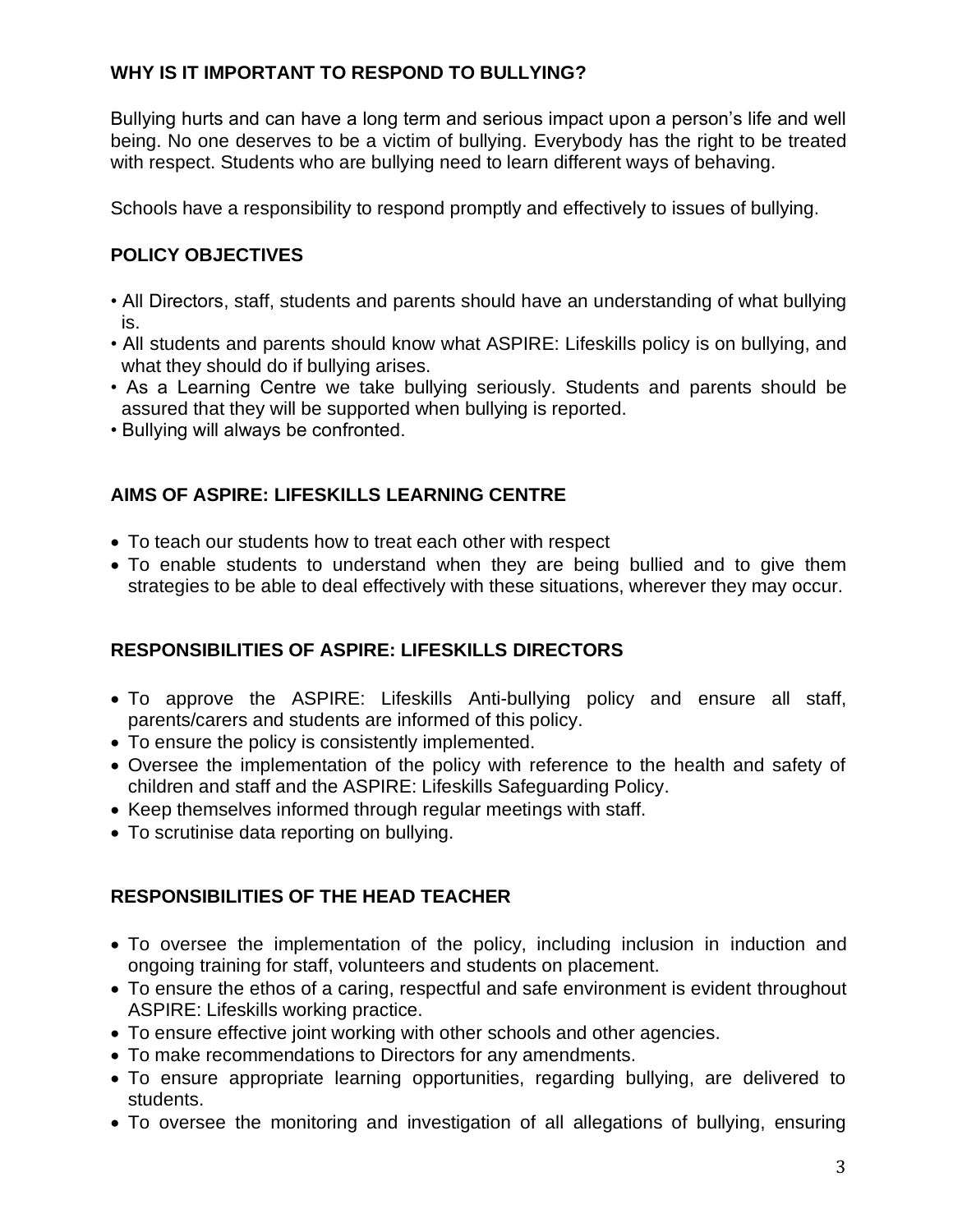parents are informed and that appropriate interventions are put in place.

• To analyse data and report to Directors on bullying.

# **RESONSIBILITIES OF STAFF AND VOLUNTEERS**

- To notify the Head Teacher of incidents of bullying and to follow the appropriate procedures.
- All employees have a duty of care that requires them to act in the young person's best interest and to treat all young people we support fairly, with respect and understanding
- All persons have a duty to report any concerns about practice to the Head Teacher.
- To respond to all young people in a calm and positive manner.
- To provide positive role models to all students ensuring that their behaviour reflects the Code of Conduct and good working practice of ASPIRE: Lifeskills.
- To value every young person even if their behaviour needs a high level of support.
- To enable and support students to understand what bullying is, how it may affect them and others and how to manage challenging situations.
- To work with the ASPIRE team, staff in other settings, students, parents and carers to ensure that strategies are developed together and that there is continuity of approach.
- To liaise with other schools and agencies regarding the prevention of bullying relating to students following inclusion programmes.

# **RESPONSIBILITIES OF PARENTS**

- To keep ASPIRE: Lifeskills informed about concerns, problems and family circumstances which may affect their child's behaviour or well being.
- To work with staff to plan and implement individual support plans to recognise and combat bullying behaviours

#### **MONITORING, EVALUATION AND REVIEW**

- All reported incidents of bullying to be recorded and investigated
- Incidents of bullying to be reviewed monthly
- Levels of bullying to be reported to Directors termly, or as requested
- In the event of bullying incidents escalating for sexual gratification in line with the recommendations set out in paragraphs 441 to 447 of Keeping Children Safe in Education (KCSIE). ASPIRE: Lifeskills assesses the risks to the children involved in an incident of peer-on-peer sexual abuse and all forms of peer and peer abuse to inform best practice. (see Peer on Peer Abuse Policy)

# **CRITERIA FOR SUCCESS**

- Students are able to demonstrate an awareness of what bullying is and what to do to stop it.
- Staff demonstrate understanding of this policy.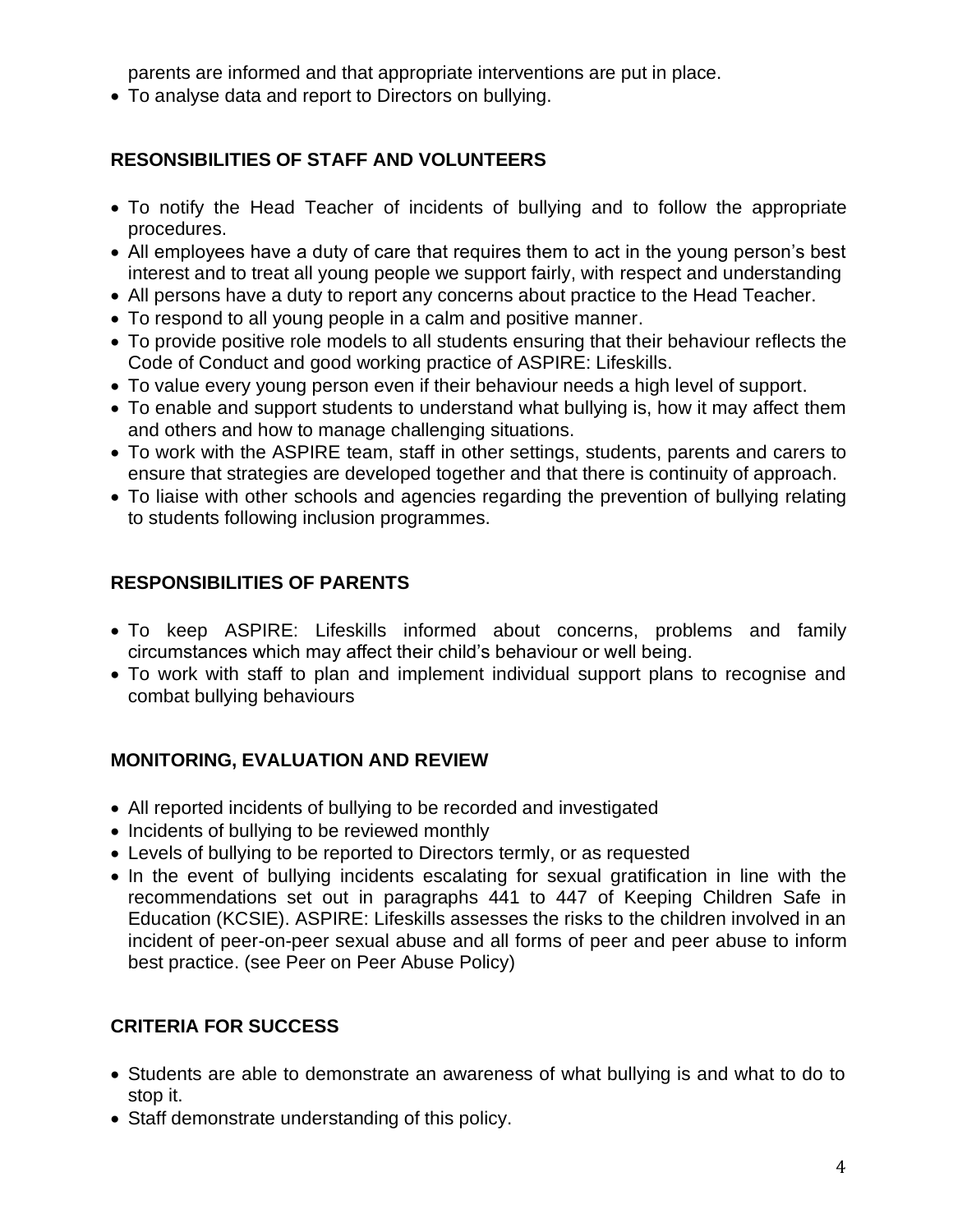#### **HELP ORGANISATIONS:**

Kidscape website www.kidscape.org.uk

Parentline Plus 0808 800 2222 Youth Access 020 8772 9900

Bullying Online [www.bullying.co.uk](http://www.bullying.co.uk/)

# **ANTI-BULLYING PROCEDURES**

1. All students are made aware of what bullying is, what to do if they are being bullied. This is an ongoing cross-curricular theme addressed in assemblies and pastoral sessions (see PREVENTION below).

2. Students are taught and encouraged to report bullying incidents to staff.

3. Staff will record and investigate all incidents of reported bullying promptly using the incident recording form.

4. Parents will be informed and, in serious cases, will be asked to come in to a meeting to discuss the problem.

5. If necessary and appropriate, police will be consulted.

6. Where necessary interventions will be planned to help bullies understand the impact of and change their behaviour.

7. Interventions will be planned to enable students to recognise what bullying is and to develop strategies to overcome it.

8. Short and longer term monitoring will be used to ensure that strategies to overcome a bullying incident have been successful.

#### **SUPPORTING THE VICTIM OF BULLYING**

It is essential that all individuals who have experienced bullying are provided with timely and appropriate support. This may include one or more of the following: -

- Active listening;
- Advice;
- Assertiveness training;
- Named student/ staff member to provide appropriate support; regular checking with the student regarding their well-being.

#### **OUTCOMES**

- The bully (bullies) may be asked to genuinely apologise. Restorative justice strategies may be used. Other consequences may take place.
- In serious cases, the use of sanctions may be deployed
- If possible, the students will be reconciled
- After the incident / incidents have been investigated and dealt with, each case will be monitored to ensure repeated bullying does not recur.